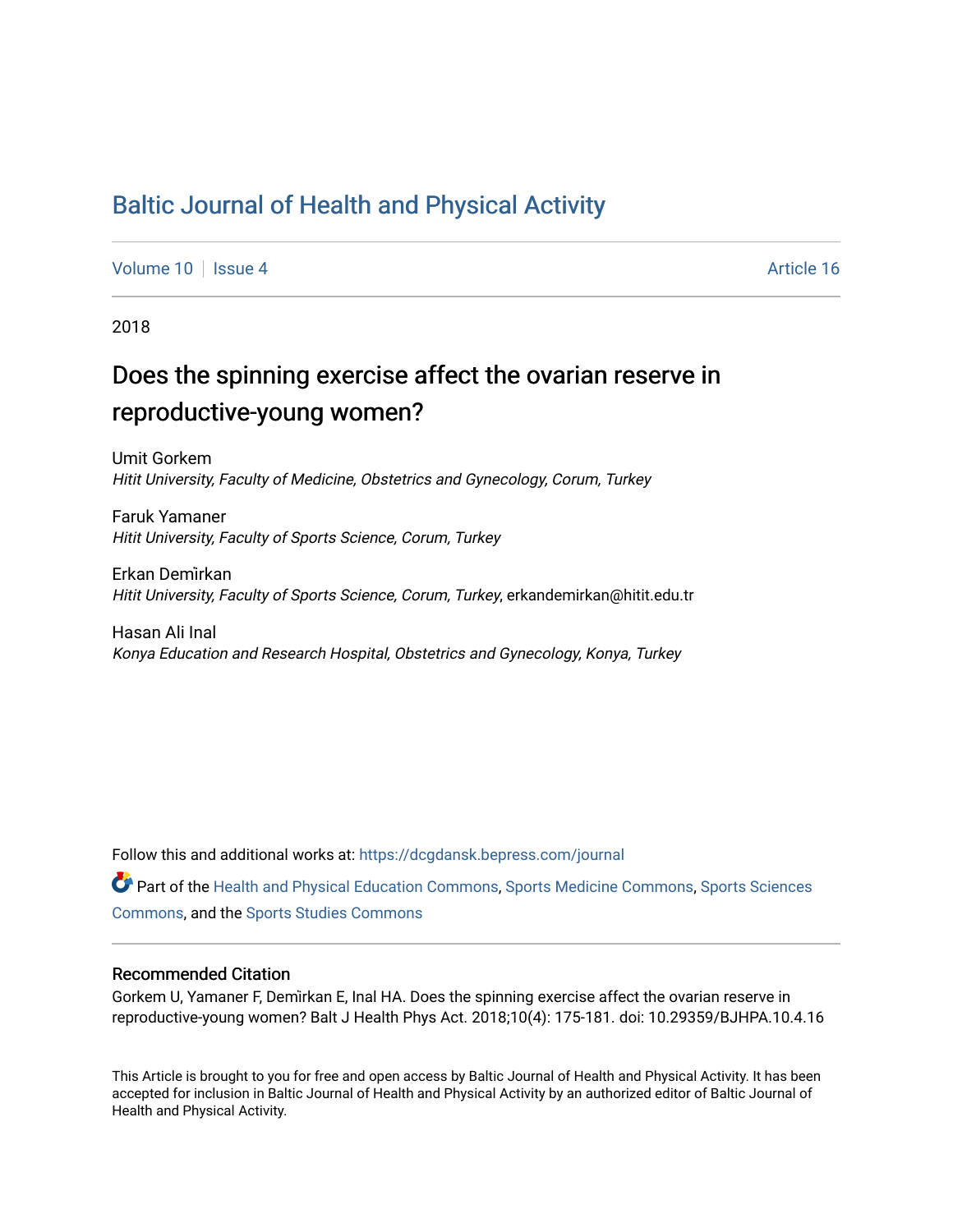# **Does the spinning exercise affect the ovarian reserve in reproductive-young women?**

**Umit Gorkem1 AB, Faruk Yamaner2 BC, Erkan Demi̇rkan2 CEF, Hasan Ali Inal3 DF**

<sup>1</sup> Hitit University, Faculty of Medicine, Obstetrics and Gynecology, Corum, Turkey

2 Hitit University, Faculty of Sports Science, Corum, Turkey

<sup>3</sup> Konya Education and Research Hospital, Obstetrics and Gynecology, Konya, Turkey

| abstract                     |                                                                                                                                                                                                                                                                                                                                                                                                                                                                                                                                                                                                                                        |
|------------------------------|----------------------------------------------------------------------------------------------------------------------------------------------------------------------------------------------------------------------------------------------------------------------------------------------------------------------------------------------------------------------------------------------------------------------------------------------------------------------------------------------------------------------------------------------------------------------------------------------------------------------------------------|
| <b>Background:</b>           | The aim of this study is to evaluate whether spinning exercise may have an impact on ovarian reserve<br>capacity in reproductive young women.                                                                                                                                                                                                                                                                                                                                                                                                                                                                                          |
| <b>Material and methods:</b> | 48 healthy women were included into this prospective cohort study and randomly categorized into<br>control ( $n = 14$ ) and experimental groups ( $n = 12$ ). Spinning exercise sessions were conducted for<br>50 minutes three times a week for 8 weeks in the study group. The control group did not exercise.<br>Immediately before and after the spinning program, each participant underwent the measurements of<br>the body mass index, the waist circumference, the hip circumference as well as serum anti-müllerian<br>hormone (AMH), estradiol (EM), follicle stimulating hormone (FSH) and luteinizing hormone (LH) levels. |
| <b>Results:</b>              | There were significant differences in both of group in terms of antropemetric features (body weight,<br>BMI, fat percent, waist circumference and hip circumference). There was only a significant difference of<br>AMH in the experimental group.                                                                                                                                                                                                                                                                                                                                                                                     |
| <b>Conclusions:</b>          | Spinning exercise would be an important cause of associated with a decreased serum AMH level<br>in reproductive young women. Further research should expand the finding by questioning whether<br>intensity or practicing is an important mechanism in reproductive young women.                                                                                                                                                                                                                                                                                                                                                       |
| Kev words:                   | exercise, spinning, ovarian reserve, AMHh anti-müllerian hormone.                                                                                                                                                                                                                                                                                                                                                                                                                                                                                                                                                                      |
| article details              |                                                                                                                                                                                                                                                                                                                                                                                                                                                                                                                                                                                                                                        |
|                              | Article statistics: Word count: 1,976; Tables: 3; Figures: 2; References: 41<br>Received: December 2017; Accepted: June 2018; Published: December 2018                                                                                                                                                                                                                                                                                                                                                                                                                                                                                 |

| <b>Full-text PDF:</b>         | http://www.balticsportscience.com                                                                                                                                                                                                                                                                                                                                                                                                                                                                                                                                                                                                                                                                                                                                                                                                                             |  |  |  |  |
|-------------------------------|---------------------------------------------------------------------------------------------------------------------------------------------------------------------------------------------------------------------------------------------------------------------------------------------------------------------------------------------------------------------------------------------------------------------------------------------------------------------------------------------------------------------------------------------------------------------------------------------------------------------------------------------------------------------------------------------------------------------------------------------------------------------------------------------------------------------------------------------------------------|--|--|--|--|
| Copyright                     | © Gdansk University of Physical Education and Sport, Poland                                                                                                                                                                                                                                                                                                                                                                                                                                                                                                                                                                                                                                                                                                                                                                                                   |  |  |  |  |
| Indexation:                   | Celdes, Clarivate Analytics Emerging Sources Citation Index (ESCI), CNKI Scholar (China National Knowledge<br>Infrastructure), CNPIEC, De Gruyter - IBR (International Bibliography of Reviews of Scholarly Literature in<br>the Humanities and Social Sciences), De Gruyter - IBZ (International Bibliography of Periodical Literature in<br>the Humanities and Social Sciences), DOAJ, EBSCO - Central & Eastern European Academic Source, EBSCO -<br>SPORTDiscus, EBSCO Discovery Service, Google Scholar, Index Copernicus, J-Gate, Naviga (Softweco, Primo<br>Central (ExLibris), ProQuest - Family Health, ProQuest - Health & Medical Complete, ProQuest - Illustrata: Health<br>Sciences, ProQuest - Nursing & Allied Health Source, Summon (Serials Solutions/ProQuest, TDOne (TDNet),<br>Ulrich's Periodicals Directory/ulrichsweb, WorldCat (OCLC) |  |  |  |  |
| Fundina:                      | This work is supported by the Scientific Research Unit of the Hitit University, Corum, Turkey (Grant number:<br>20796219- E-14-159).                                                                                                                                                                                                                                                                                                                                                                                                                                                                                                                                                                                                                                                                                                                          |  |  |  |  |
| <b>Conflict of interests:</b> | Authors have declared that no competing interest exists.                                                                                                                                                                                                                                                                                                                                                                                                                                                                                                                                                                                                                                                                                                                                                                                                      |  |  |  |  |
| Corresponding author:         | Corresponding author: Erkan DEMIRKAN, Faculty of Sports Science, Hitit University, Corum, TURKEY; e-mail:<br>lerkandemirkan@hitit.edu.tr                                                                                                                                                                                                                                                                                                                                                                                                                                                                                                                                                                                                                                                                                                                      |  |  |  |  |
| <b>Open Access License:</b>   | This is an open access article distributed under the terms of the Creative Commons Attribution-Non-commercial<br>International (http://creativecommons.org/licenses/by-nc/4.0/), which permits use, distribution, and<br>4.0<br>reproduction in any medium, provided the original work is properly cited, the use is non-commercial and is<br>otherwise in compliance with the license.                                                                                                                                                                                                                                                                                                                                                                                                                                                                       |  |  |  |  |

**Authors' Contribution: A** Study Design **B** Data Collection **C** Statistical Analysis **D** Data Interpretation **E** Manuscript Preparation **F** Literature Search **G** Funds Collection

L

L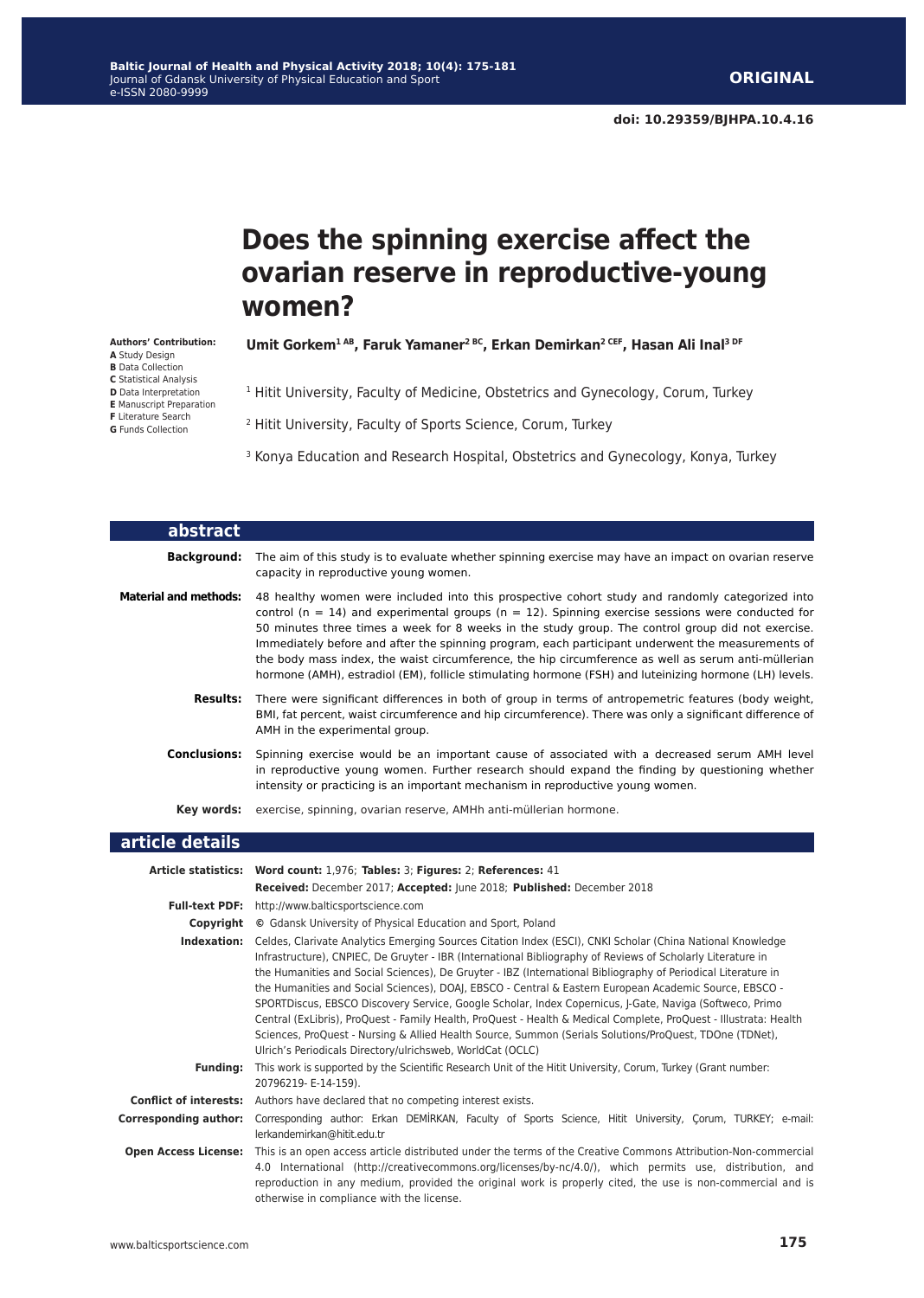#### **introduction**

Infertility is defined as a destructive life crisis for couples, and it has a particularly severe effect on women. Especially age is also an important factor influencing woman's ability to be pregnant, as the ovarian reserve and the quality of oocytes decrease with age. Beginning at the age of 32, women's fertility significantly declines, and more rapidly after the age of 37 [1, 2]. In addition, physical activity is known to be an important component in daily life for health; the relationship between ovulation and exercise is considered as multi-factorial. Therefore, no study suggests clear recommendations concerning exercise regimes [3].

Many studies [4-7] have confirmed that regular exercise has been associated with many positive effects on the body function, such as insulin sensitivity, weight loss in the visceral adipose tissue, and improved cardiovascular function; however, intense exercise has been reported to cause luteal phase defects, such as menstrual dysfunctions  $[8-10]$ . Various hormones and peptides, such as follicle-stimulation hormone (FSH), inhibin B, 17-β-estradiol and anti-Müllerian hormone (AMH), are known to have important roles in the modulation of the ovarian reserve [11]. Ovarian reserve tests are aimed at identifying individuals at risk of pregnancy achievement. Over the past 20 years, efforts to measure the ovarian reserve describing the quantity and the quality of the ovarian follicular pool have become popular. The anti-müllerian hormone (AMH) test is increasingly used in clinical practice as a marker of the ovarian reserve. Anti-müllerian hormone is secreted by granulosa cells of preantral and small antral follicles. Small antral follicles are likely to be the primary source because they contain large numbers of granulosa cells and more developed microvasculature [14, 15]. AMH is considered to be a crucial factor in inhibition of FSH-dependent follicologenesis and follicle selection. AMH also exhibits little variation within and between cycles [16]. Although it functions primarily as an autocrine and paracrine regulators of follicular development, AMH appears in measurable amounts in serum [17]. Therefore, prediction of the ovarian response during in vitro fertilization treatment (IVF), prediction of age at menopause and diagnostic purposes such as the identification of women with premature ovarian failure (POF) or polycystic ovarian syndrome (PCOS) may be possible [12, 13, 15].

Studies have remained inconclusive about the effect of determinants such as the body mass index (BMI), waist circumference (WC) or physical exercise on the ovarian reserve [18, 19]. Recreational physical activities, such as spinning, running, swimming and aerobics, are among the most favored exercises to overcome physical inactivity. Spinning® (a registered trademark of Madd Dog Athletics, Inc.) is an indoor stationary cycling program becoming a popular form of group exercise taught in health and fitness facilities worldwide [20]. It is especially designed for improvement in cardiovascular fitness, muscle tone and exercise endurance [21]. Spinning has an advantage of having a lower impact on the joints compared with running and aerobics [22, 23]. Spinning programs are usually 40 to 60 minutes' variable intensity workouts [20]. The intensity of spinning exercise was demonstrated to range from moderate to very heavy [24]. Among cardiovascular activities, Spinning® cycle indoor has gained popularity within recent years in the fitness industry being an alternative form of exercise that is performed to music in a group exercise setting that may assist in achieving the recommended levels of physical activity for some individuals. A few studies have analyzed the intensity pattern of Spinning®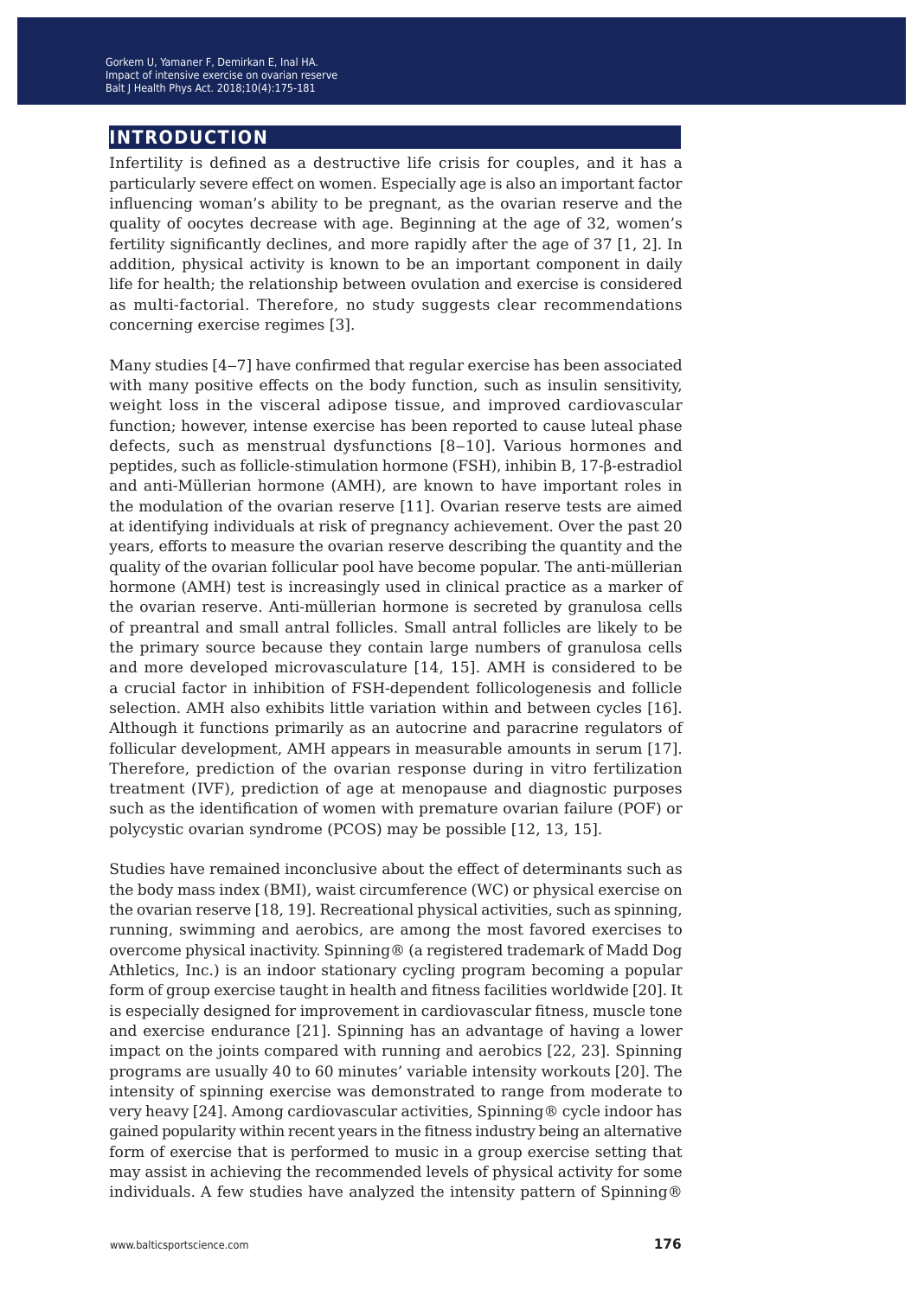cycle indoor and concluded that the Spinning® routine is a strenuous physical activity [25, 26]. Despite its worldwide popularity, little research exists that quantifies the ovarian reserve response to spinning.

The aim of this study was to investigate whether there is an impact of spinning exercise on anthropometric features and various hormones in the reproductiveaged women. It was hypothesized that intensive exercise could affect negatively the ovarian reserve in reproductive-aged women.

### **material and methods**

#### **subjects**

In total, 26 healthy young women who met the inclusion criteria participated in this prospective cohort study. The participants were randomly categorized into two groups: the experimental group ( $n = 12$ ) and the control group ( $n = 14$ ). The study was approved by the local ethics committee (reference number: B.30. 2.ODM.0.20.08/1243), and informed consent prior to the study was obtained from all participants. The study was carried out between September and December 2014 at the Reproductive Endocrinology Department, the Hitit University Medical Faculty, Corum, Turkey.

#### **procedures**

Exclusion criteria were >35 years of age, pregnancy, diagnosed cases of premature ovarian failure, current use of medications influencing reproductive functions, hyperprolactinemia, conditions known to affect reproductive functions including hysterectomy and/or oopherectomy, endometriosis, ovarian masses, smoking, pelvic surgery, use of hormonal contraceptives, systemic diseases including thyroid diseases, heart diseases, inflammatory and autoimmune diseases, diabetes mellitus.

Immediately before and after the spinning exercise program, each participant underwent the measurements of the body mass index (BMI), the waist circumference (WC), the hip circumference (HC), the waist and hip ratio (WHIR). In addition to serum AMH, estradiol (EM), follicle stimulating hormone (FSH) and luteinizing hormone (LH) measurements were taken before and after the spinning exercise program. The body mass index (BMI) was calculated by dividing the weight in kilogram by the height in meters squared (BMI = Weight (kg)/ Height (m<sup>2</sup>)). The control group did not exercise.

Spinning sessions were performed in the afternoons on spinning bikes and lasted 50 minutes for each session three times a week for 8 weeks in the experimental group. Exercise intensity was performed as 70 %, and the percentage heart rate reserve was calculated using the heart rate at rest condition and the maximum heart rate, which is calculated using the Karvonen formula.

The participants' blood samples were obtained from an antecubital vein after overnight fasting between 8:00 AM and 10:00 AM in the early follicular phase on days 2 to 5. The samples were allowed to clot completely at room temperature, and then centrifuged within 30 min at 1500 g for 4 min. Serums were analyzed on a daily basis for estradiol (EM), follicle stimulating hormone (FSH) and luteinizing hormone (LH) by the electrochemiluminescense immunoassay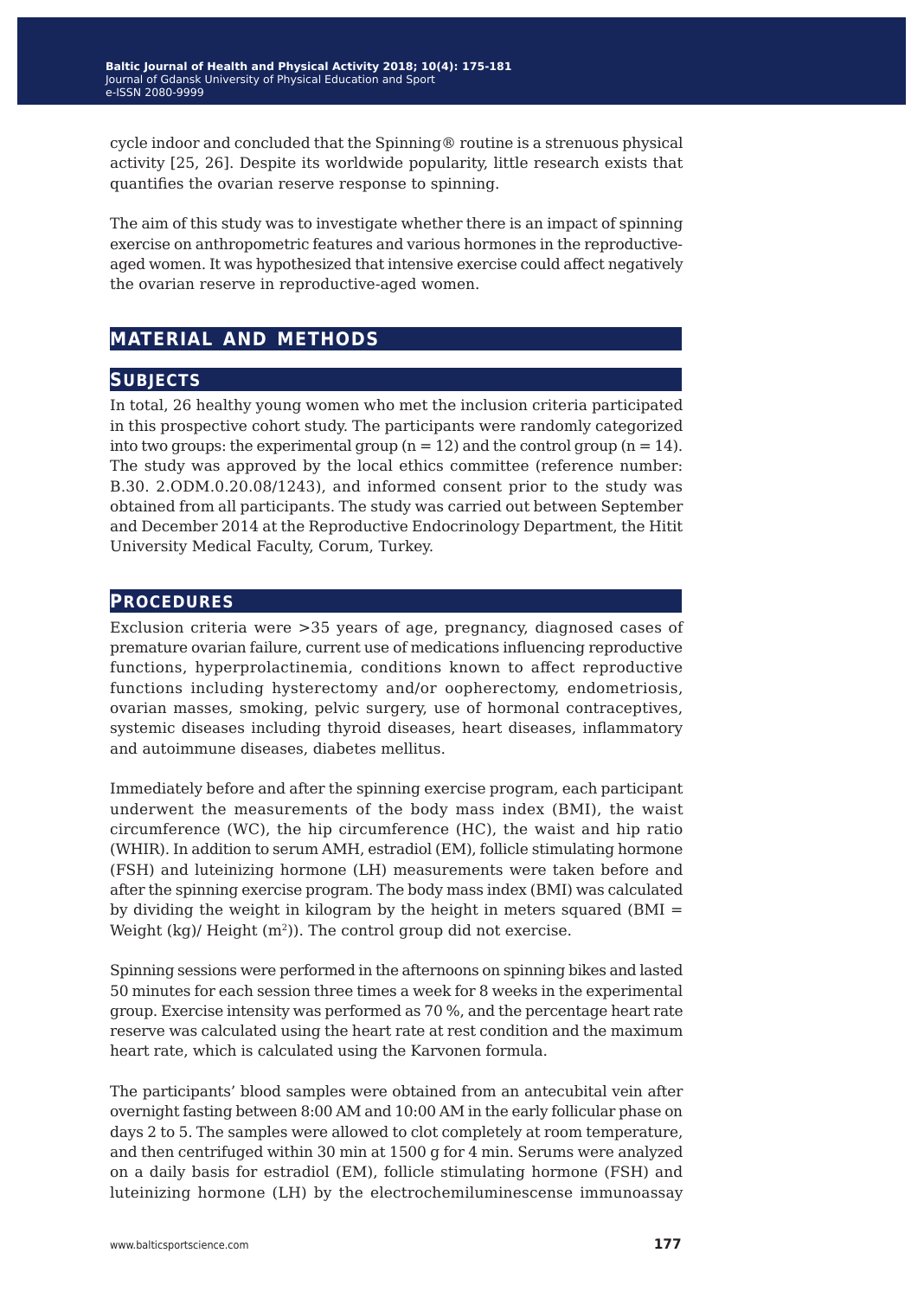(ECLIA) method using an autoanalyzer (Cobas 6000, E 601 Roche Diagnostics, GmbH, Mannheim, Germany). The serums for AMH measurements were frozen at 20°C within 2 hours for 5 days at most and then analyzed. All analyses of AMH samples were also performed on a weekly basis by the ECLIA method using an autoanalyzer (Cobas 6000, E 601 Roche Diagnostics, GmbH, Mannheim, Germany).

#### **statistical analysis**

All analyses were performed using SPSS (Statistical Packages for The Social Sciences) software version 21 (SPSS Inc. Chicago, USA). The distributions of all of the continuous variables for normality were tested using Shapiro-Wilk tests. The data were not normally distributed. Differences between the experimental group and controls were tested with the non-parametric Wilcoxon matchedpairs signed-rank test. The significance level was at  $p < 0.05$ .

#### **results**

Table 1 depicts the demographic characteristics of the participants.

Table 2 shows the changes of anthropometric parameters during the study periods. There were significant differences in both groups' anthropometric parameters. However, body weight, BMI, fat %, waist and hip circumference decreased progressively from baseline throughout the training course in the experimental group (p < 0.05). By contrast, body weight, BMI, fat %, waist and hip circumference increased in the control group ( $p < 0.05$ ).

Table 1. Demographic characteristics of the participants (mean  $\pm$ SD)

| Variable      | Experimental group $(N = 12)$ | Control group ( $N = 14$ ) |
|---------------|-------------------------------|----------------------------|
|               | Mean $\pm$ SD                 | Mean $\pm$ SD              |
| Age (years)   | $34.25 + 2.59$                | $32.57 + 2.17$             |
| Height (cm)   | $161.83 \pm 4.06$             | $159.36 \pm 6.28$          |
| Weight (kg)   | $64.92 \pm 8.56$              | $69.15 \pm 20.03$          |
| BMI $(kq/m2)$ | $25.84 \pm 4.37$              | $27.47 \pm 7.75$           |
|               |                               |                            |

Table 2. Anthropometric measurements of participants during an 8-week program

| Variables     | Experimental group (N=12)<br>Mean $\pm$ SD |                 |         | Control group $(N=14)$<br>Mean $\pm$ SD |                 |         |  |
|---------------|--------------------------------------------|-----------------|---------|-----------------------------------------|-----------------|---------|--|
|               | Pre                                        | Post            | р       | Pre                                     | Post            | р       |  |
| Weight (kg)   | $64.92 \pm 8.56$                           | $62.5 + 7.67$   | $0.00*$ | $66.6 + 13.4$                           | $67.6 + 14.5$   | $0.00*$ |  |
| BMI $(kq/m2)$ | $25.8 + 4.37$                              | $74.7 + 4.71$   | $0.00*$ | $26.1 + 5.99$                           | $26.6 \pm 6.18$ | $0.00*$ |  |
| Fat $(% )$    | $30.7 + 7.39$                              | $28.4 \pm 6.97$ | $0.00*$ | $31.8 + 8.83$                           | $32.4 \pm 8.88$ | $0.00*$ |  |
| Waist (cm)    | $78.75 + 8.47$                             | $76.9 + 8.4$    | $0.00*$ | $87.4 + 16.1$                           | $88.8 \pm 17.2$ | $0.00*$ |  |
| $Hip$ (cm)    | $103.1 + 7.1$                              | $100.3 + 6.6$   | $0.00*$ | $103.3 \pm 11.5$                        | $104.1 + 12.3$  | $0.00*$ |  |
| WHIR (cm)     | $0.76 \pm 0.65$                            | $0.76 \pm 0.07$ | 0.43    | $0.84 \pm 0.06$                         | $0.85 \pm 0.06$ | 0.53    |  |

*p-values indicate statistically significant (\*p < 0.05)*

Table 3 shows the changes of hormones of the participants during the spinning exercise. AMH and EM significantly decreased from baseline throughout the spinning exercise in the experimental group ( $p < 0.05$ ,  $p = 0.05$  respectively). There were no significant differences in other hormones in the experimental group. In the control group, there were no significant differences in all hormones.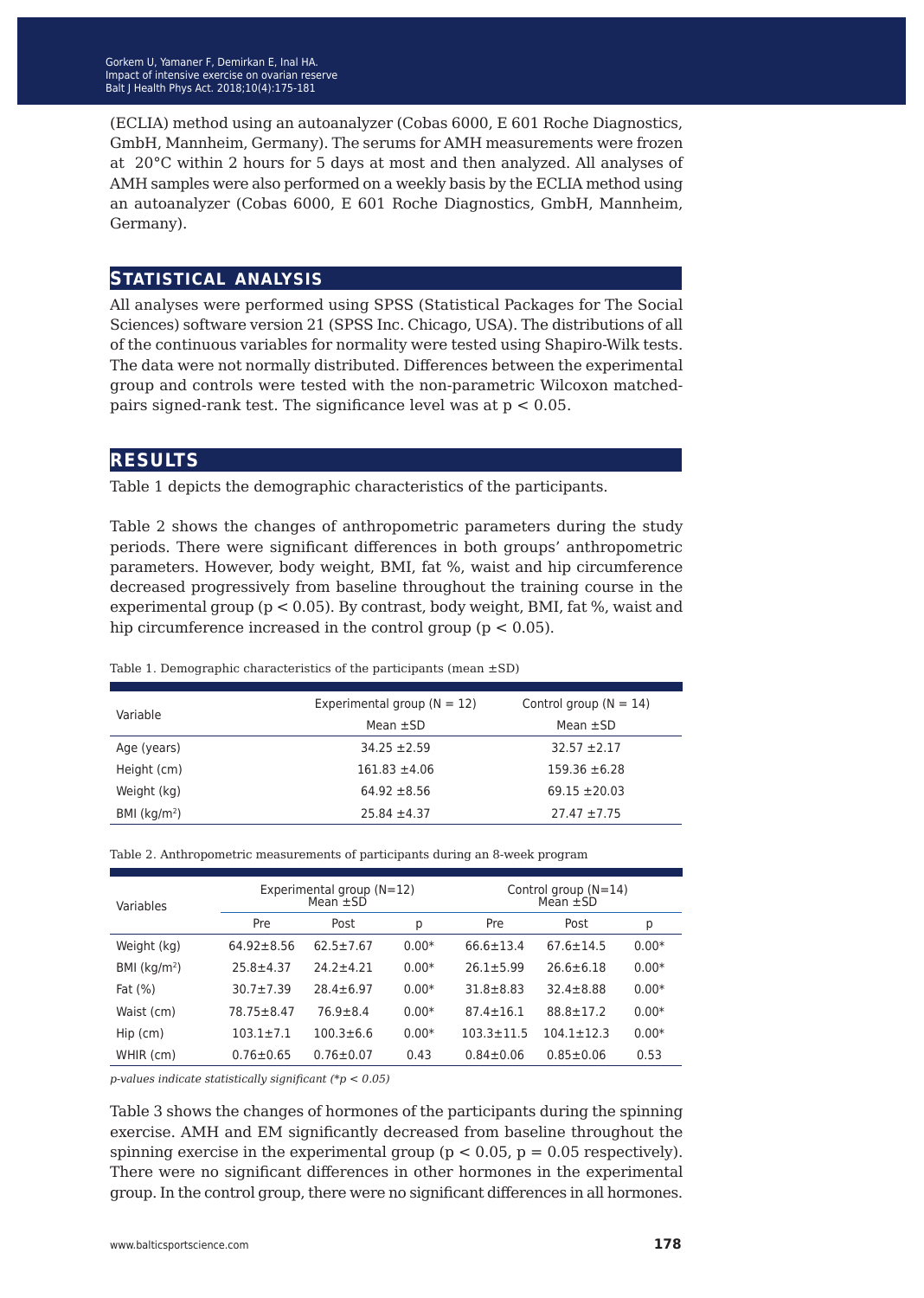| Variables                           | Experimental group $(N=12)$<br>Mean $\pm$ SD |                  |         | Control group $(N=14)$<br>Mean $\pm$ SD |                 |      |
|-------------------------------------|----------------------------------------------|------------------|---------|-----------------------------------------|-----------------|------|
|                                     | Pre                                          | Post             | D       | Pre                                     | Post            | р    |
| Antimullerian hormone (ng/dL)       | $4.41 \pm 0.55$                              | $2.23 + 1.39$    | $0.00*$ | $3.90 \pm 1.47$                         | $4.08 \pm 2.50$ | 0.73 |
| Estradiol (pg/mL)                   | $36.6 \pm 18.0$                              | $26.18 \pm 5.07$ | 0.05    | $27.02 + 4.83$                          | $79.7 + 7.7$    | 0.39 |
| Follicle stimulating hormone (IU/L) | $5.97 \pm 3.48$                              | $5.06 \pm 1.19$  | 0.45    | $6.06 \pm 1.5$                          | $5.15 \pm 1.59$ | 0.07 |
| Luteining hormone (IU/L)            | $5.48 \pm 1.37$                              | $6.45 \pm 3.92$  | 0.37    | $6.2 \pm 1.78$                          | $6.97 \pm 1.22$ | 0.19 |

Table 3. Levels of hormones of participants during an 8-week program

*p-values indicate statistically significant (\*p < 0.05)*

#### **discussion**

The first finding of this study is that the spinning exercise program significantly decreased body weight, BMI, fat %, waist and hip circumference parameters in the experimental group (Table 2). Previous studies [27‒30] reported that regular aerobic and strength exercises positively influenced physical and anthropometric parameters.

In view of the existing literature, the findings still remain inconclusive about the effect of exercise on ovarian reserve tests. In this study, we evaluated the impact of spinning exercise on ovarian reserve tests, especially on the AMH level. The finding of this study indicates that the serum AMH level (pre: 4.41  $\pm 0.55$ ; post: 2.23  $\pm 1.39$  ng/dL) and the EM level (pre: 36.6  $\pm 18.0$ ; post: 26.18 ±5.07 pg/mL) decreased following the spinning exercise program (Table 3). In addition, it was seen to decrease in FSH and increase in LH. Some previous studies [31] demonstrated a significant decrease in AMH after a 12-week endurance exercise program in women with PCOS. By contrast, physical exercise did not result in a decrease in AMH in obese women with PCOS in other studies [21, 32]. A study evaluating the effect of exercise on serum AMH and ovarian morphology revealed that physical exercise did not have such an effect, but a significant within-group decrease in antral follicle count [33]. Another study evaluating aerobic exercise in women with PCOS demonstrated an improvement in ovarian morphology independently of changes in the body composition [34]. A systemic review of exercise therapy in PCOS revealed that lifestyle modification, including exercise, was the first-line therapeutical option for improvements in reproductive outcomes. But, the physical activities involved in all studies were moderate intensity physical activity [35]. On the basis of these previous studies, the main reason for these findings is unclear, but there is a reasonable explanation. Spinning exercise, as in our study, can be considered as a high-intensity exercise mode [26]. Today, it is well known that strenuous physical activity causes anovulation and amenorrhea. It appears that a negative energy balance predisposes to impairment in pulsative gonadotropin secretion [25]. In our study, spinning exercise resulted in a decrease in the serum AMH level. This may be due to the negative effect of spinning exercise that results in a negative energy balance on ovarian reserve. Another possible mechanism may be negative feedback effect of strenuous exercise on the hypothalamic-pituitary-ovarian axis [40]. Moreover, hypothamic kisspeptins, a family of peptide hormones, also play a crucial role in regulation HPG axis, thus may constitute a link between energy balance and the ovarian reserve [41]. Life style modifications, such as exercise, yield a decrease in adipose tissue. Thereby, improvements in insulin sensitivity, sex-hormone-binding-globulin, ovulatory cycle, hypothamic functions, metabolic functions of fatty tissues and reduction in inflammation of fatty tissues have been noted. But the type, amount and duration of exercise required to improve reproductive outcomes are still unknown [36]. Many recent studies have also confirmed the positive impact of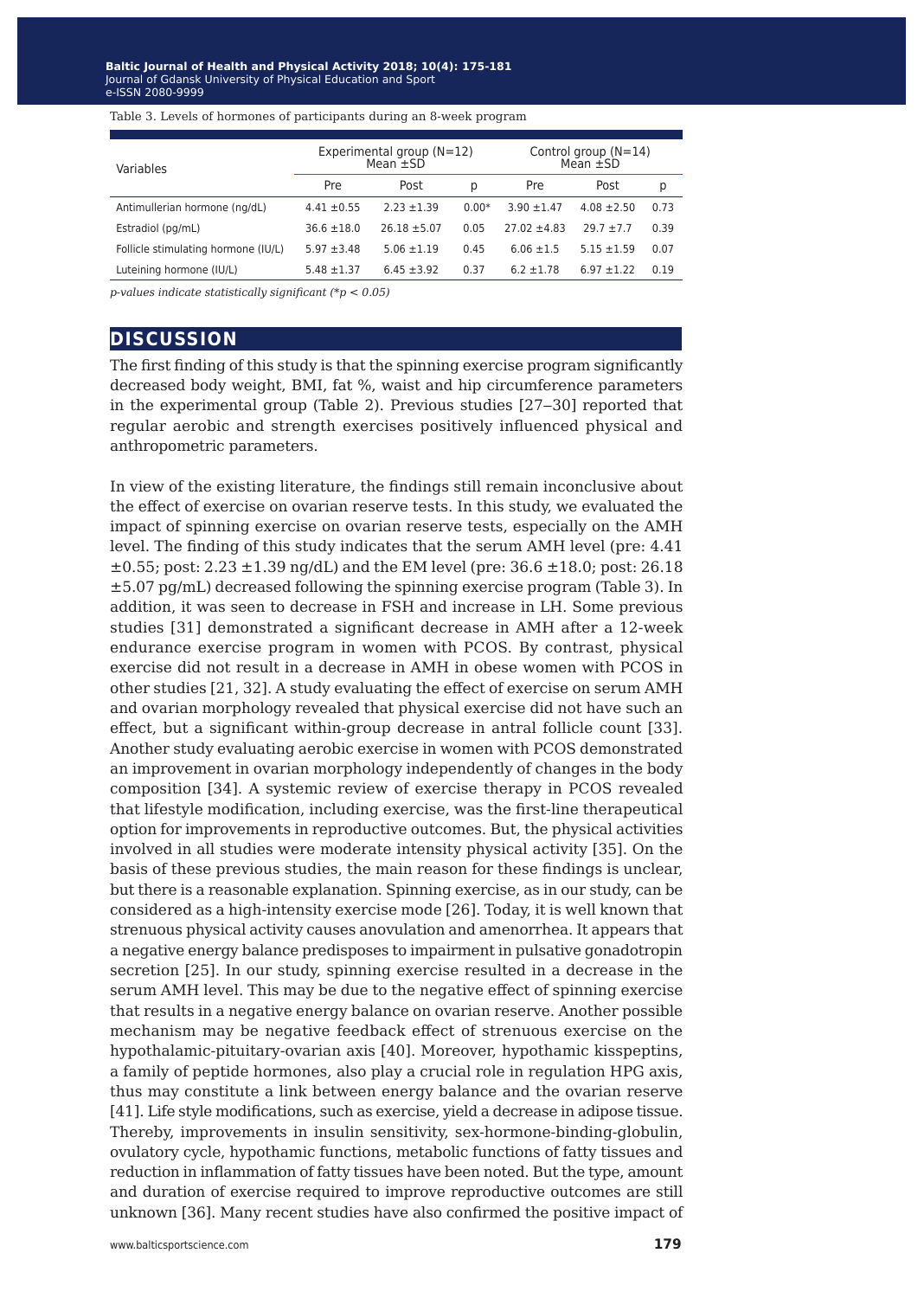physical activity on ovarian reserve markers and fertility outcomes [37, 38]. However, Zanier [39] reported in parallel with our study that vigorous physical activity was associated with a negative impact on fertility outcomes. This was attributed to negative energy balance in exercising women. A potential limitation of our study that should be mentioned is the small size of the study population because the financial source of the study is limited. Another limitation is that the living area of the study population is limited for many opportunities. Thereby, women living in different regions and of different ages should be included in such a study. It was seen that spinning exercises may be capable of weight loss, reduction in the fat percentage, waist and hip circumference. Spinning exercise intensity may be reduced, or aerobic exercises may be added.

#### **conclusions**

Heavy exercises such as spinning are associated with a decreased AMH level in reproductive-young women as an ovarian reserve test. Therefore, strenuous exercises may not be advised to the women with a poor ovarian reserve. The mechanism of decline should be investigated by further studies in a larger series. Middle-aged women doing spinning exercise who want to have children should reduce the exercise load. For further research, a large scale longitudinal study across the spinning exercise is needed to find out the underlying causes of a decrease in AMH in reproductive-age young women.

#### **references**

- [1] Tartagni M, Cicinelli MV, Baldini D, et al. Dehydroepiandrosterone decreases the age-related decline of the in vitro fertilization outcome in women younger than 40 years old. Reprod Biol Endocrinol. 2015;9:13-18. <https://doi.org/10.1186/s12958-015-0014-3>
- [2] American College of Obstetricians and Gynecologists Committee on Gynecologic Practice and Practice Committee. Female age-related fertility decline. Committee Opinion No. 589. Fertil Steril. 2014;101(3):633-4.
- [3] Hakimi O, Cameron LC. Effect of exercise on ovulation: A systematic review. Sport Med. 2017; 47(8):1555-1567. <https://doi.org/10.1007/s40279-016-0669-8>
- [4] Richter EA, Garetto LP, Goodman MN, et al. Muscle glucose metabolism following exercise in the rat: increased sensitivity to insulin. J Clin Invest. 1982;69:785-93.<https://doi.org/10.1172/JCI110517>
- [5] Laughlin MH, Oltman CL, Bowles DK. Exercise training-induced adaptations in the coronary circulation. Med Sci Sport Exerc. 1998;30:352-60.<https://doi.org/10.1097/00005768-199803000-00004>
- [6] Hasselstrøm H, Hansen SE, Froberg K, Andersen LB. Physical fitness and physical activity during adolescence as predictors of cardiovascular disease risk in young adulthood. Danish Youth and Sports Study. An eightyear follow-up study. Int J Sport Med. 2002;23(suppl 1):S27-S31.<https://doi.org/10.1055/s-2002-28458>
- [7] Sakuragi S, Abhayaratna K, Gravenmaker KJ, et al. Influence of adiposity and physical activity on arterial stiffness in healthy children: the lifestyle of our kids study. Hypertension. 2009;53:611-616. <https://doi.org/10.1161/HYPERTENSIONAHA.108.123364>
- [8] Speroff L, Glass RH, Kase GN. Speroff L, Glass RH, Kase GN. Amenorrhea. Clinical Gynecologic Endocrinology and Infertility. 6th ed. Philadelphia: Lippincott Williams &Wilkins; 1999; 421-85.
- [9] Georgopoulos N, Markou K, Theodoropoulou A, et al. Growth and pubertal development in elite female rhythmic gymnasts. J Clin Endocrinol Metab. 1999;84:4525-4530.<https://doi.org/10.1210/jcem.84.12.6177>
- [10] Georgopoulos NA, Markou KB, Theodoropoulou A, Benardot D, LegliseM, Vagenakis AG. Growth retardation in artistic compared with rhythmic elite female gymnasts. J Clin Endocrinol Metab. 2002;87:3169-3173.<https://doi.org/10.1210/jcem.87.7.8640>
- [11] Peluso C, Fonseca FL, Rodart IF, et al. An ovarian reserve biomarker in assisted reproduction. Clin Chim Acta. 2014;1(437):175-82.<https://doi.org/10.1016/j.fertnstert.2007.12.013>
- [12] Broer SL, Mol BW, Hendriks D, Broekmans FJ. The role of antimullerian hormone in prediction of outcome after IVF: Comparison with the antral follicle count. Fertil Steril. 2009;91:705-14. [https://](https://doi.org/10.1016/j.fertnstert.2007.12.013) [doi.org/10.1016/j.fertnstert.2007.12.013](https://doi.org/10.1016/j.fertnstert.2007.12.013)
- [13] Knauff EA, Eijkemans MJ, Lambalk CB, et al. Anti-Mullerian hormone, inhibin B, and antral follicle count in young women with ovarian failure. J Clin Endocrinol Metab. 2009;94:786-92. [https://doi.](https://doi.org/10.1210/jc.2008-1818) [org/10.1210/jc.2008-1818](https://doi.org/10.1210/jc.2008-1818)
- [14] Fanchin R, Schonäuer LM, Righini C, Frydman N, Frydman R, Taieb J. Serum anti-Müllerian hormone dynamics during controlled ovarian hyperstimulation. Hum Reprod. 2003;18:328-32. [https://doi.](https://doi.org/10.1093/humrep/deg043) [org/10.1093/humrep/deg043](https://doi.org/10.1093/humrep/deg043)
- [15] Weenen C, Laven JS, Von Bergh AR, et al. Anti-Mullerian hormone expression pattern in the human ovary: Potential implications for initial and cyclic follicle recruitment. Mol Hum Reprod. 2004;10:77- 83.<https://doi.org/10.1093/molehr/gah015>